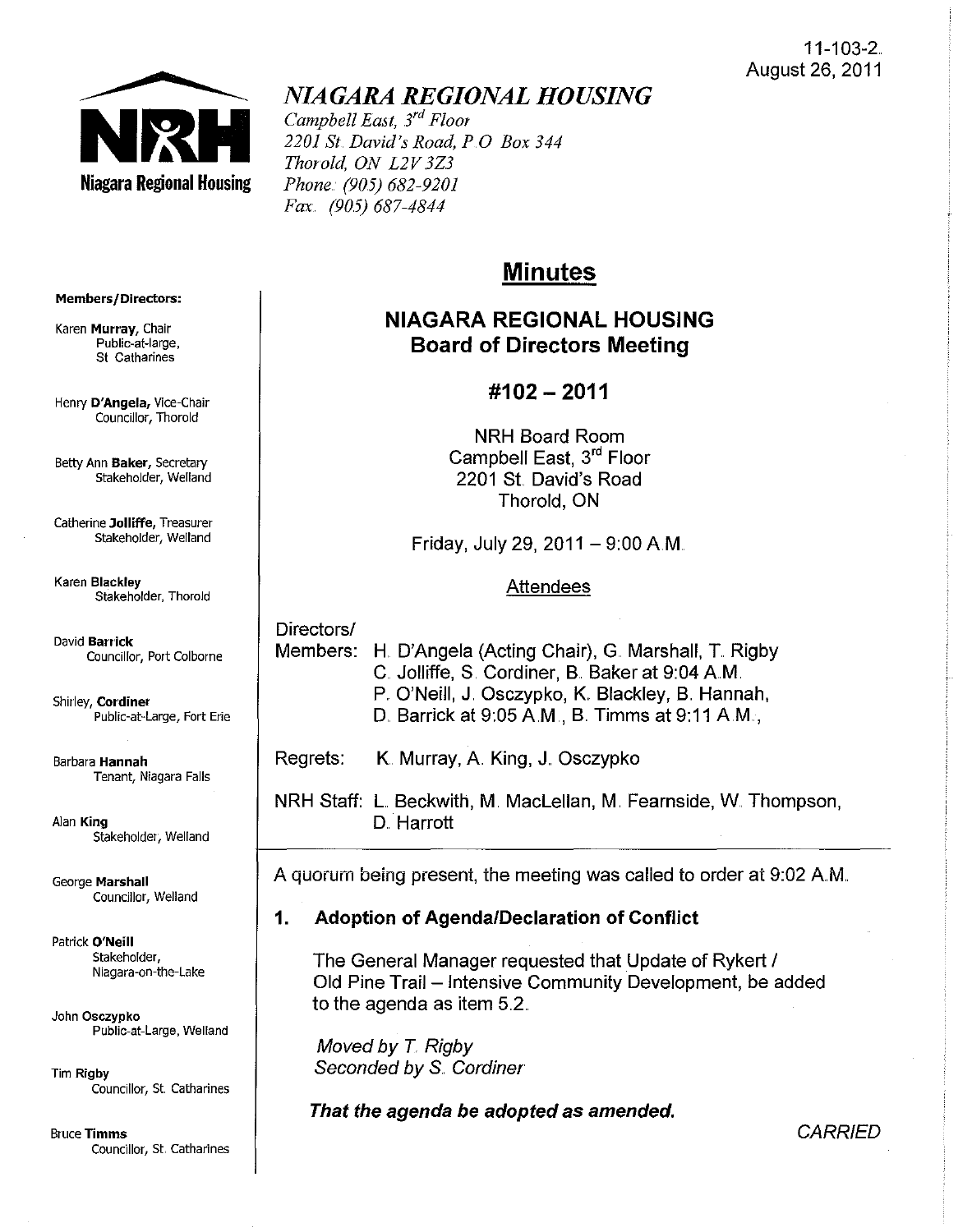No conflicts were declared.

#### 2" Approval of Minutes June 24, 2011 Meeting

Moved by C. Jolliffe Seconded by P. O'Neill

That the minutes of the June 24, 2011 meeting be adopted.

#### 2.1.. Business Arising

There was no business arising.

#### 3" New Business

#### 3.1. Proposed 10 Year Capital Budget - Report  $11-102-3.1$ .

- B. Baker arrived at 9:04 A.M.
- D. Barrick arrived at 9:05 A.M.

Moved by G. Marshall Seconded by T. Rigby

- 1. That the Niagara Regional Housing Board of Directors approves the 10 Year Capital Plan; and,
- 2. That the approved Proposed 10 Year Capital Plan be submitted to Regional Council for final approval.

**CARRIED** 

**CARRIED** 

### 3.2. Proposed 2012 Capital Budget - Report 11-102-3.2.

B. Timms arrived at 9: 11 AM.

Moved by K. Blackley Seconded by B. Baker

That the Niagara Regional Housing Board of Directors approves the Proposed 2012 Capital Budget for submission to Regional Council for final approval.

**CARRIED**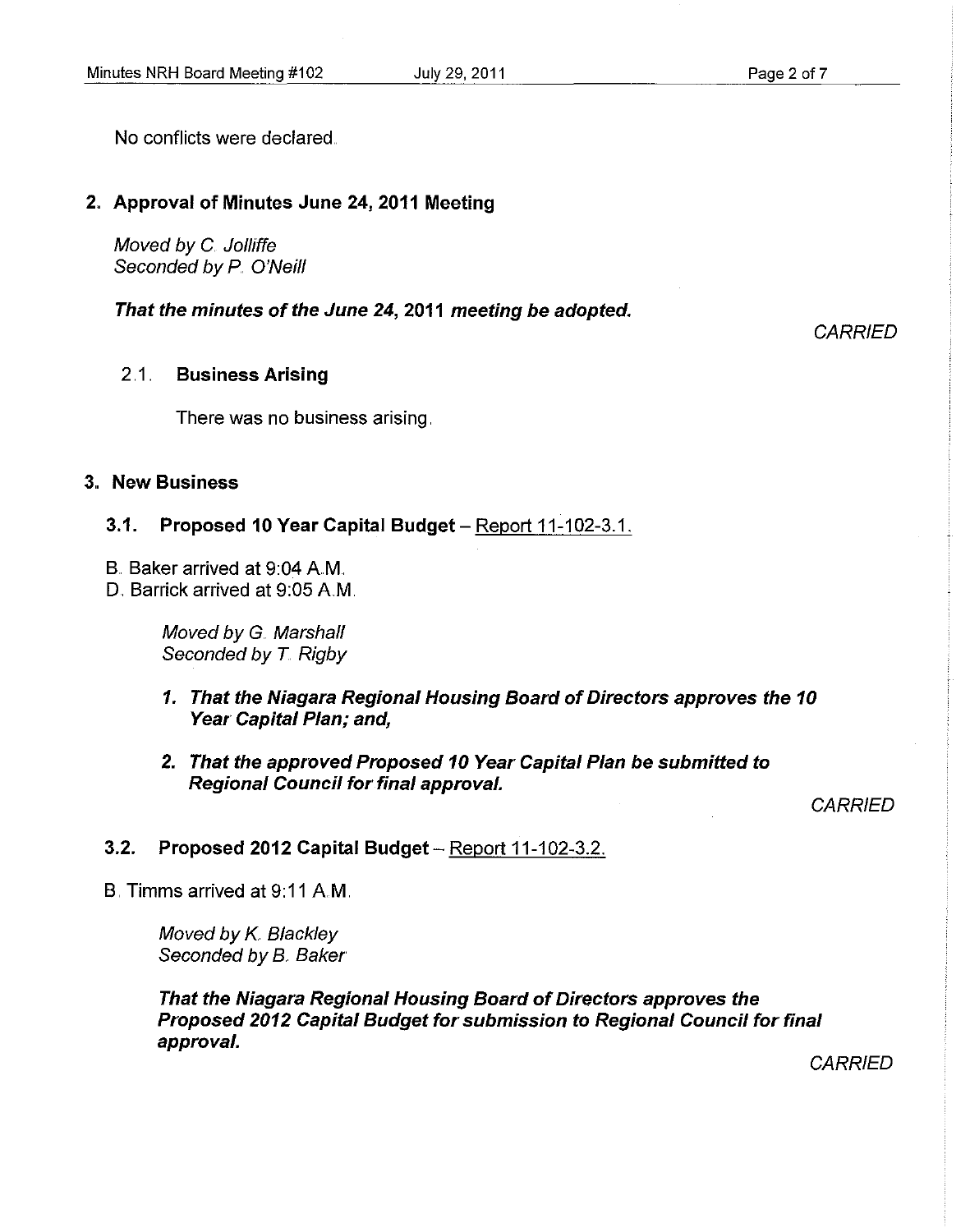#### 3.3. Rent Bank Report  $-$  Report 11-102-3.3.

Moved by B. Hannah Seconded by C. Jolliffe

That, the Niagara Regional Housing Board of Directors receive report 11- 102-3.3, Rent Bank Update-Year End Review, for information.

**CARRIED** 

3.4. Operational Reviews Semi-Annual Status Report - January - June 2011

Moved by P. O'Neill Seconded by T. Rigby

That, the Niagara Regional Housing Board of Directors receives the Operational Reviews Semi-Annual Status Report - January to June 2011, for information.

CARRIED

3.5. Tender Award - PT-11-08 Roof Replacement - 479 Carlton Street, St. Catharines

Moved by T. Rigby Seconded by D. Barrick

That, the Niagara Regional Housing Board of Directors approves the award of PT-11-08 in the amount of \$499,999 plus HST to Sibbald Roofing.

CARRIED

### 4. Closed Session  $-10:30$  A.M

Moved by G. Marshall Seconded by *K.* Blackley

#### That the meeting move into closed session to consider information of a confidential nature relating to:

- 1) the security of the property of the municipality or local board regarding NRH Weiland Site-Development Proposal
- 2) proposed or pending acquisition of land by the municipality or local board Housing Provider Update

**CARRIED** 

4.1. NRH Welland Site - Development Proposal Clarification - Report IC 11-101-4.1. Deferred from June meeting.

Moved by T. Rigby Seconded by B. Baker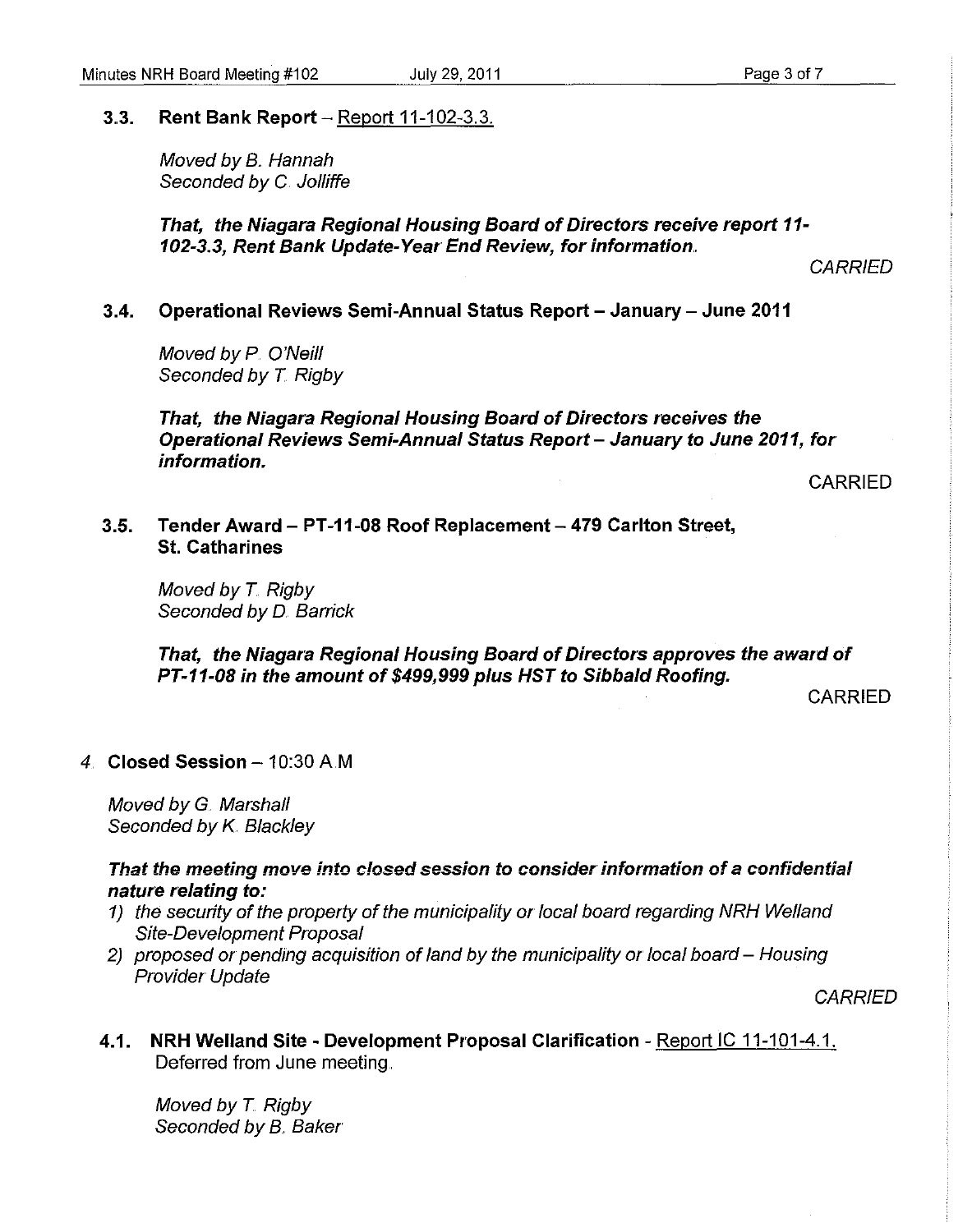That, Niagara Regional Housing Board of Directors approves

- 1. Advancing the proposal for the Welland site to the Development Phase under the Design Bid Build model; and
- 2. Retention of an architect to complete the building designs necessary to proceed to site plan application stage.

CARRIED

#### 4.2. Housing Provider Update relating to proposed or pending acquisition of land.

Moved by G. Marshall Seconded by B.. Timms

#### That, the NRH Board receives the updated information

**CARRIED** 

10:43 AM. Moved by P. O'Neill Seconded by B. Hannah

#### That, the Niagara Regional Housing Board of Directors rise with report.

**CARRIED** 

#### 5. General Manager's Report

Recently the Social Housing Services Corporation (SHSC) announced its intention to not continue with exemptions from their insurance program.. Part of the NRH business is legislated housing provider responsibilities which require mandatory participation in the SHSC program..

As such, NRH has obtained annual exemptions from the SHSC program.. These exemptions have allowed NRH to participate in Niagara Region's insurance program which has proven to be more cost effective.

Other Service Manager areas have also obtained exemptions previously and are most concerned about the implications of participating in the SHSC program..

Moved by  $T$  Rigby Seconded by P. O'Neill

That, the Niagara Regional Housing Board of Directors ask for a further report on NRH insurance, to come forward at the next Board meeting.

CARRIED

Acton by: M. Maclellan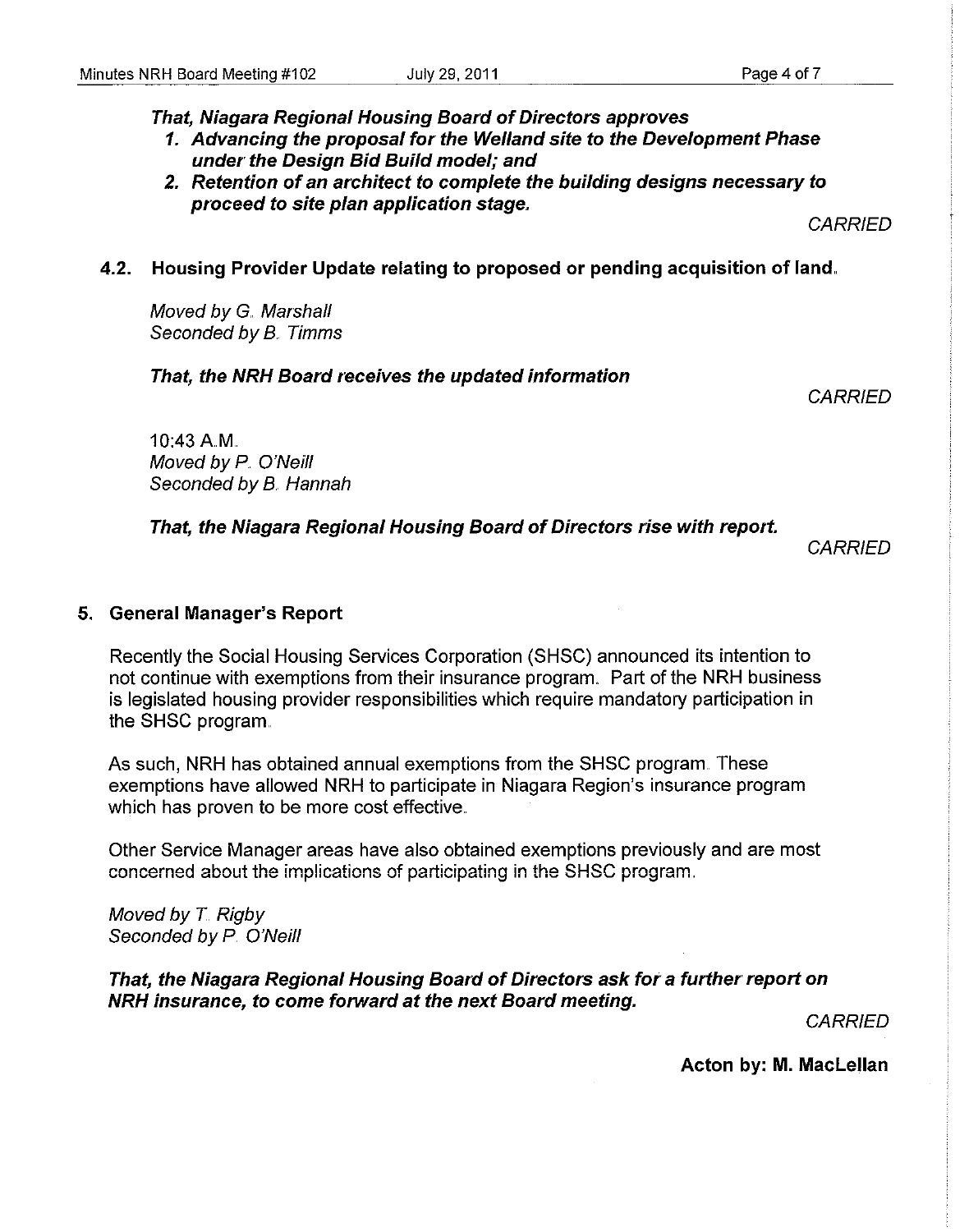#### 5.1 . **Financial Statements - Report 11-102-5.1.**

Moved by B.. Timms Seconded by K. Blackley

**That, the Niagara Regional Housing Board of Directors receive the Financial Statements as at June 30,2011.** 

**CARRIED** 

#### 5.2.. **Update of Rykert I Old Pine Trail - Intensive Community Development**

Moved by B. Baker Seconded by S. Cordiner

- 1" **That, the Niagara Regional Housing Board of Directors receive the verbal update on Intensive Community Development;**
- **2. That, the General Manager develop a terms of reference for an advisory group that would focus on community development; and,** .\_
- **3. That, RAFT continue its work in the Rykert community with consideration for the Old Pine Trail community.**

**CARRIED** 

**Action by: L. Beckwith** 

#### **6. Chair's Report**

No report

#### **7. Committee Reports**

7..1 . Executive Committee, Karen Murray, Chair

No Minutes

- 7.2. Governance Committee No minutes.
- 7..3. Investment Committee, H.. O'Angela, Chair No minutes.
- 7.4. Applicant/Tenant Appeals Committee Minutes of the June 28, 2011 appeal hearings; provided for information.
- 7.5. Tender Awards Committee, A. King, Chair No minutes.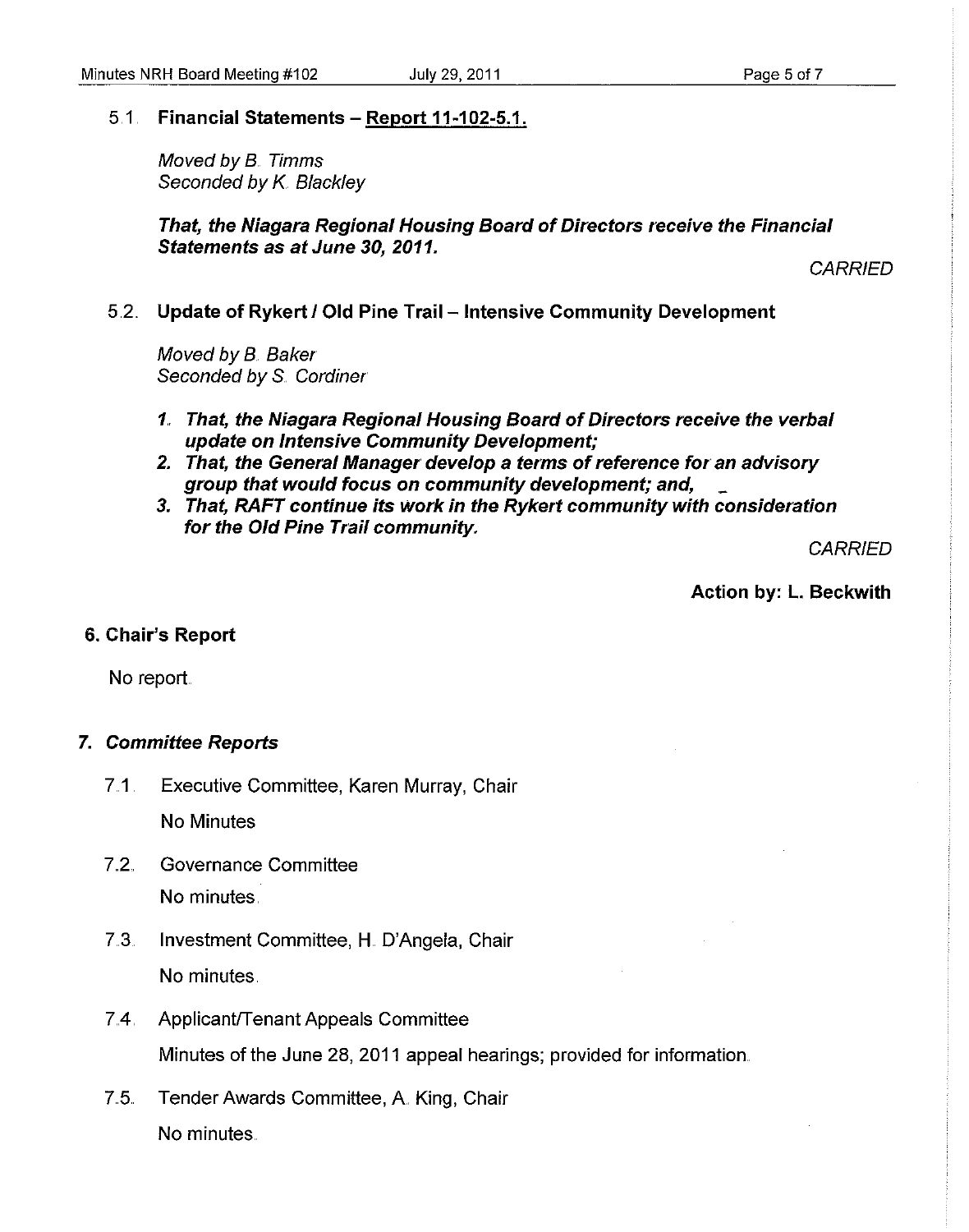- 7.6. Operating Agreement Steering Committee, Karen Murray, Co-Chair No minutes.
- 7.7.. Tenant Advisory Group, B. Hannah No minutes
- 7.8. Housing Provider Advisory Group, C. Jolliffe, Chair No minutes ..
- 7.9 Community Advisory Group, B. Baker, Chair No Minutes ..

Moved by B.. Timms Seconded by B. Hannah

### That, the Niagara Regional Housing Board of Directors receive the Minutes of the Applicant/Tenant Appeals Committee meeting for information.

**CARRIED** 

#### 8. **For** Information

8.1 . Action Items from Previous Meetings

Moved by B.. Timms Seconded by K. Blackley

That the Niagara Regional Housing Board of Directors receive the Action Items from previous meetings for information.

**CARRIED** 

8.2. NRH tenant newsletter, Housing Herald, Issue 15, Spring 2011

Moved by T. Rigby Seconded by D. Barrick

That the Niagara Regional Housing Board of Directors receive the **NRH** tenant newsletter, Housing Herald, Issue 15, Spring 2011, for information.

**CARRIED** 

- 9 BREAK not required
- 10. Presentation No presentations scheduled.